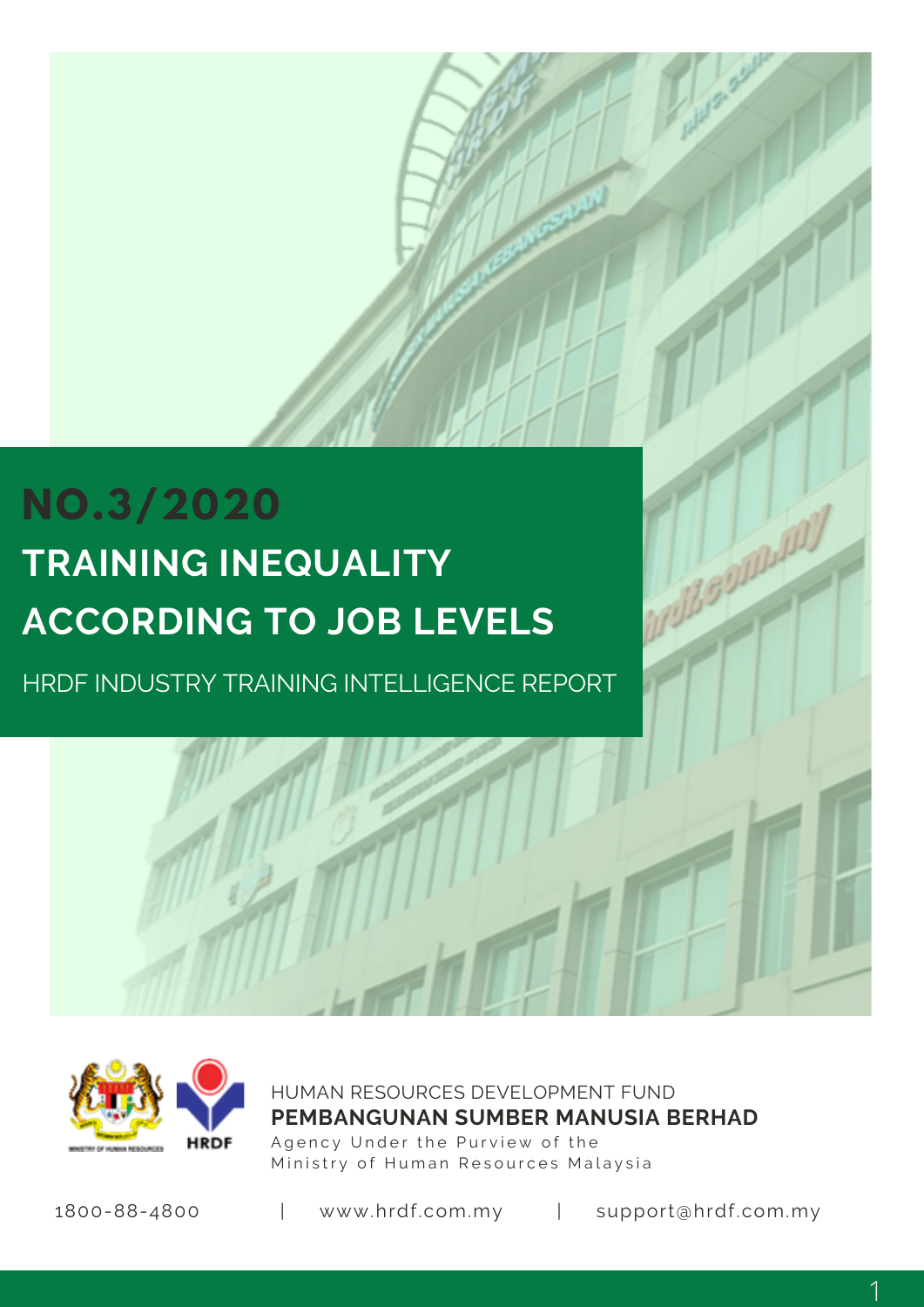## **INTRODUCTION**

We are currently moving into the Fourth Industrial Revolution where the emphasis is on the integration of elements within the cyber-physical systems via advances in robotics, communication and connectivity, artificial intelligence, internet of things, etc. to bring changes in our working environment and daily lives. Like previous industrial revolutions, industries will be disrupted and demographic of workers will change accordingly, except the change will be more rapid now compared to before. Industries that survive through these rapid changes are those that are able to adapt their business in parallel with the technological changes. Those that are able to leverage on technology for far more efficient production and services will remain competitive in the market.

Although technological advancement improves firms' performances especially in productivity, it will have a profound impact on labour demand. Process automation changes the definition of work, creative destruction of jobs are real where routine and low-cognitive based work are increasingly replaced by machines.

### **INEQUAL ITY: FINANCIAL AL LOCATION FOR TRAINING ACCORDING TO JOB LEVELS**

As an employer, the fastest way to change the skill demographic of their workers is by hiring skilled workers from the existing pool of talent while retrenching those who are in the semi-skilled or low-skilled bracket. At the same time, the employers should focus training investment into skilled workers as they are perceived to contribute more to the organisation. Recent data from HRDF is showing such traits.



**Financial Assistance by Employers by Skill Level, 2017-2019**

The trend for employers to focus their resources on skilled workers is not uncommon. Employers tend to focus their training resources on a few promising employees that deliver results. Organisation performance (at least in the shortterm) weighs heavier compared to spreading training resources more "equally" to all employees.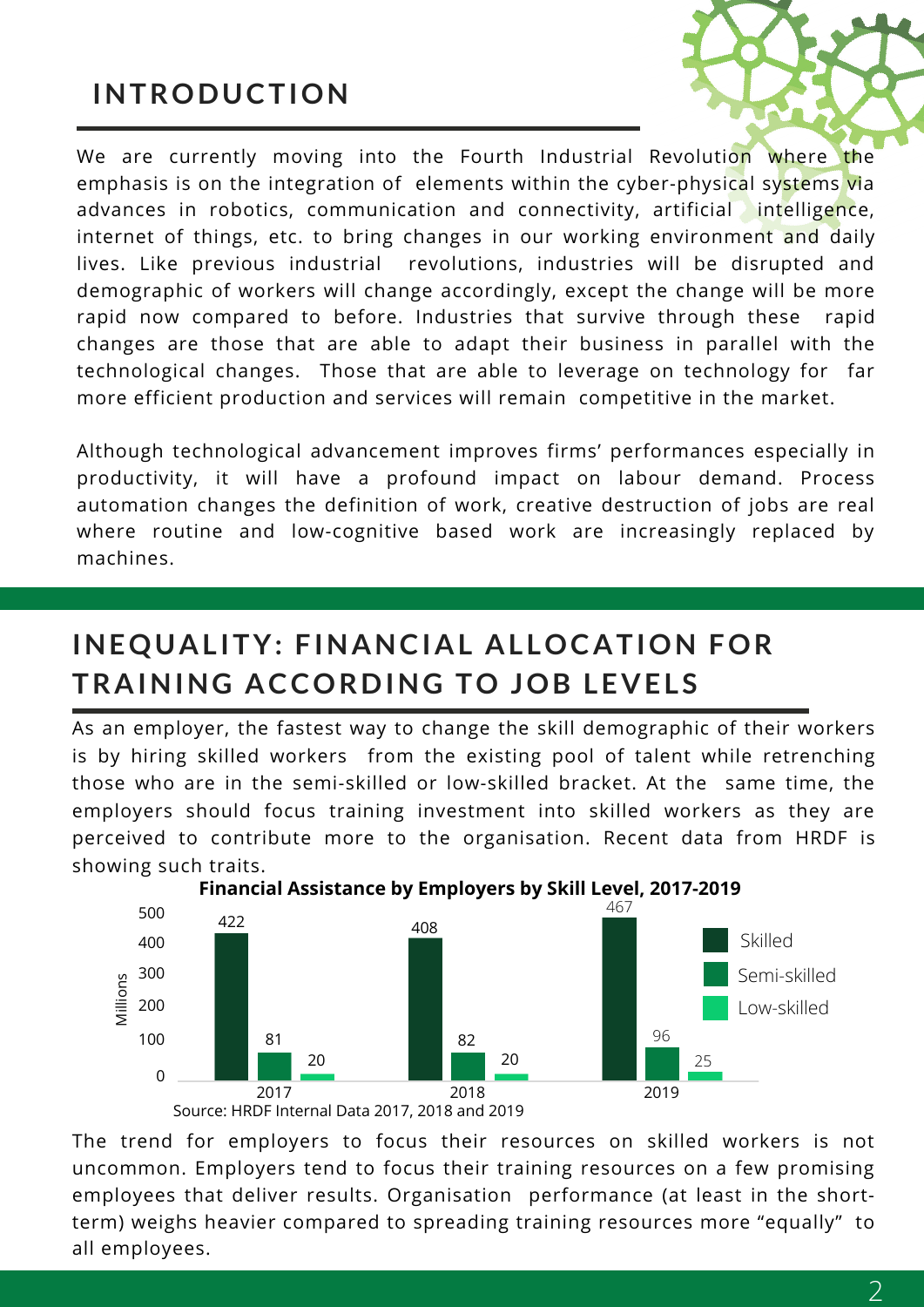# **INEQUALITY: NUMBER OF TRAINEES TRAINED ACCORDING TO JOB LEVELS**

It could be argued that training or course fees for skilled workers are comparably higher than for the semi or low-skilled workers which results in inequality of training investment. We have observed similar trends in the number of workers trained according to skill level. As of 2018, 15.3 million of Malaysian workforce is made up of 27% skilled workers, whereas the semi and low-skilled workers are at about 73%. Whereas compared to HRDF internal data, we see the reverse wherein employers consistently tend to send more skilled workers for training (about 67%) meanwhile semi and low-skilled trainees only make up 33% of trainees.



Source: Labour Force Survey, Department of Statistics Malaysia (2018)



Source: HRDF Internal Data 2017, 2018 and 2019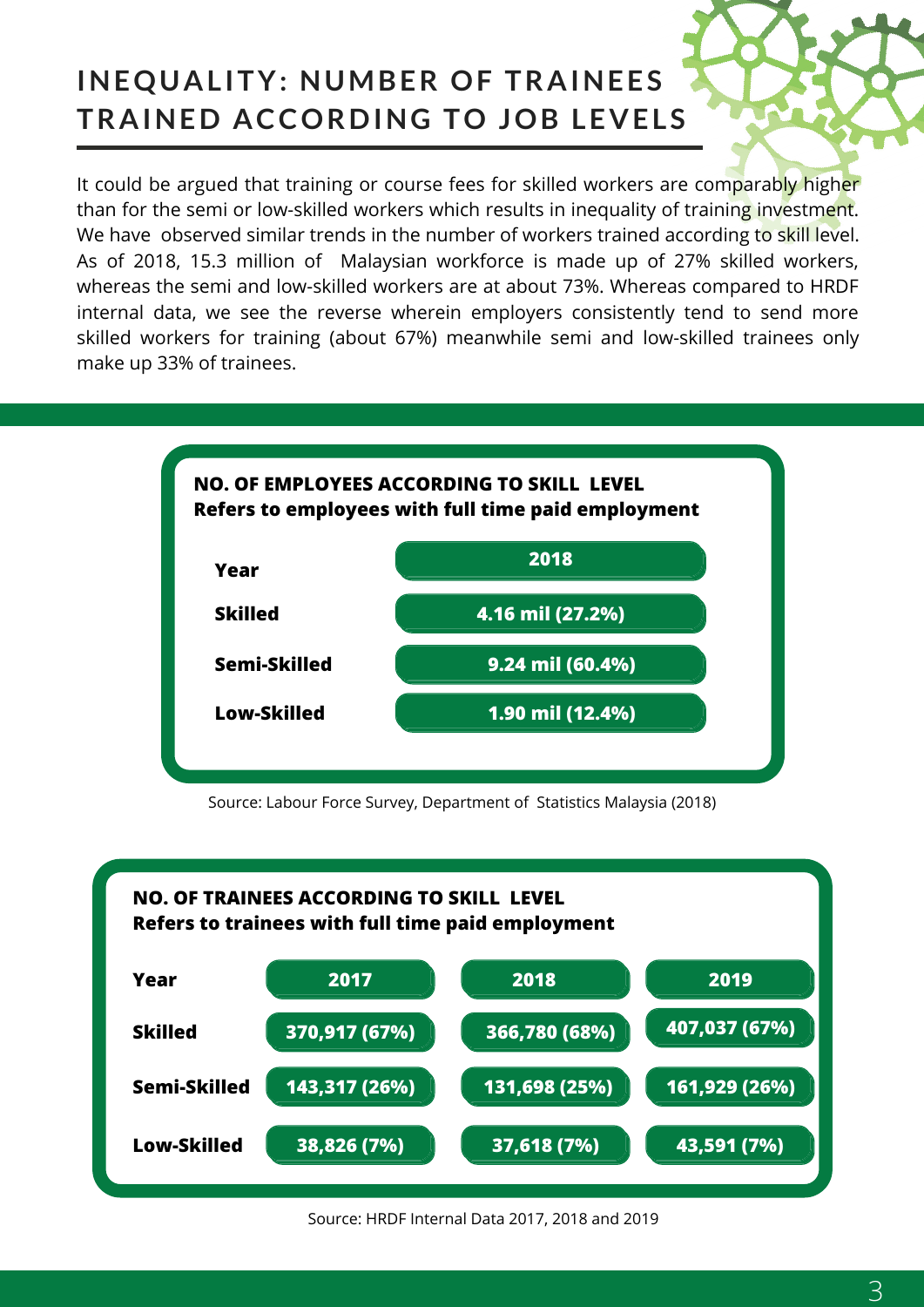# **POSSIBLE CAUSE: SKI L LED EMPLOYEE TURNOVER, VICIOUS CYCLE OF REPEATED TRAINING**

It is often claimed by employers that after training employees tend to leave their existing organisation and jump to another for better compensation. While certain employees may choose to job hop for better opportunity, salary or compensation, often that is not the only reason for employee turnover, but we can make a case that the prospect of an individual's career development as well as the opportunity to grow are also reasons for employee retention, and training helps to achieve that objective.

Employers should restrategise their training needs if they have not done so. While some employers keep replacing skilled workers, in order to avoid a mismatch, they should look into identifying the need to upskill the semi or low-skilled workers to perform as well. Although the process of upskilling may be longer compared to hiring a new skilled worker, this strategy would save training costs and reduce loss of employee turnover in the long run.



#### **Strategy 1: Hiring new skilled workers to replace skilled workers**

**Tendency of a "person-organisation" mismatch is higher among new workers, resulting vicious cycle of same training for new workers**

#### **Strategy 2: Upskill existing less skilled workers**

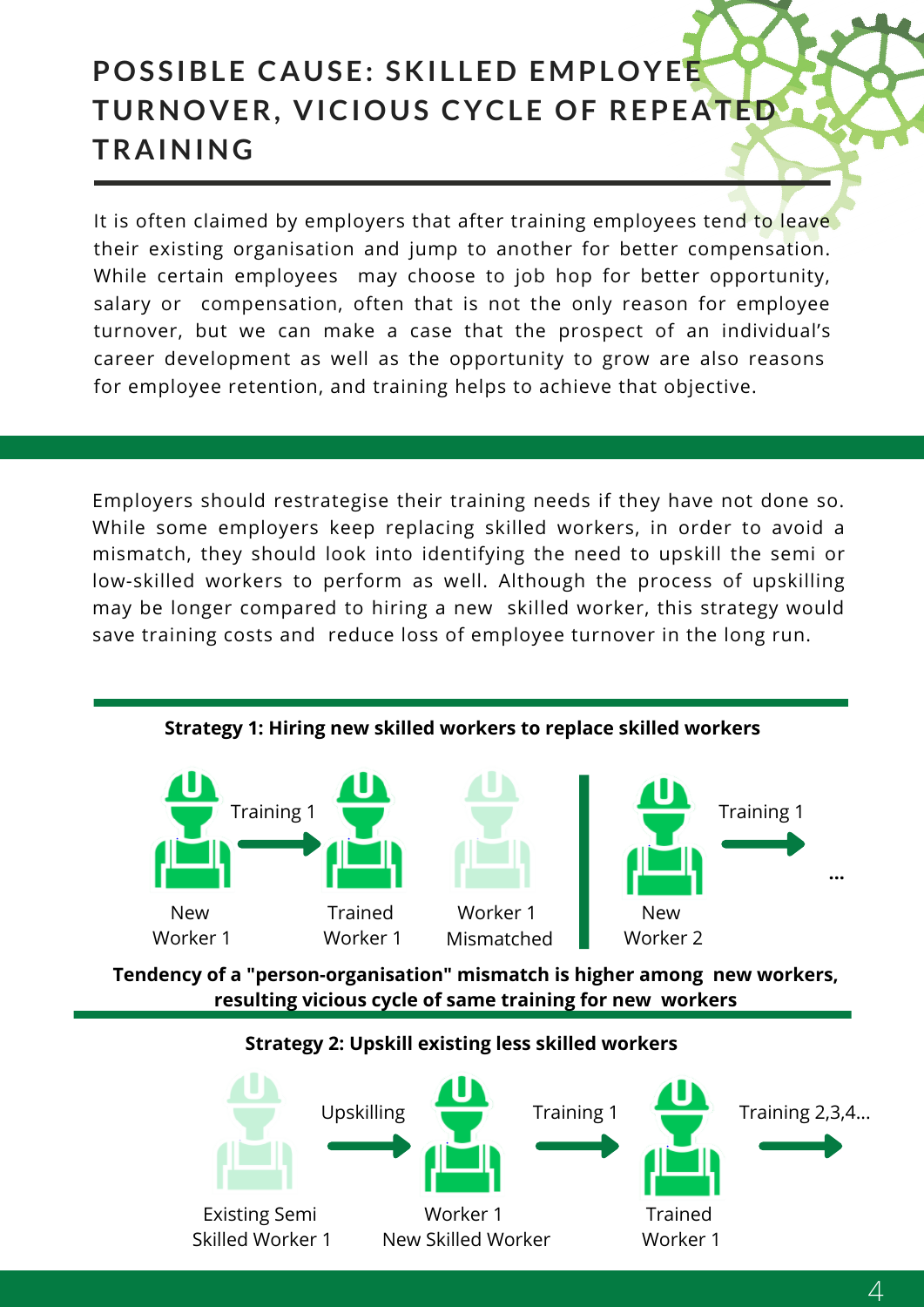### **CONSEQUENCES: VICIOUS CYCLE OF SKI L L GAP**

While hard skill is perceived to be more difficult to be developed through training compared to soft skills, it is argued that it is better to identify candidates that match organisational needs without the required hard skills rather than taking the most qualified candidate with the necessary hard skills who doesn't match the organisational need.

From the survey by Manpower Group, the "lack of available applicants" has been listed as the main reason employers find it difficult to fill positions. That could be true considering 97% of Malaysians are employed, leaving employers with having to encourage talent from other firms to hop over, or to develop and train existing staff to fill the position. As mentioned earlier, corporate alignment of potential recruits is challenging to get a successful employee. The continuous employee turnover will result in a vicious cycle of skill gap because newly hired employees leave before being trained with firm-specific skills. This might lead to significant wastage of training resources on less attached new skilled employees when the money can be spent on training existing employees.



Source: 2016/2017 Talent Shortage Survey, Manpower Group

In fact, the lack of skilled workers with the required competencies could also prevent employers from using modern labour-saving technologies effectively. As an alternative of having the above obstacles to recruit skilled workers, **the existing semi-skilled worker could be offered related positions by enhancing their skills through training activities**. This may consume more time, but it is more effective because of their existing firm-specific experience. Furthermore, their application of the training will be more relevant. Once they have been trained, their job scope can be broadened accordingly.